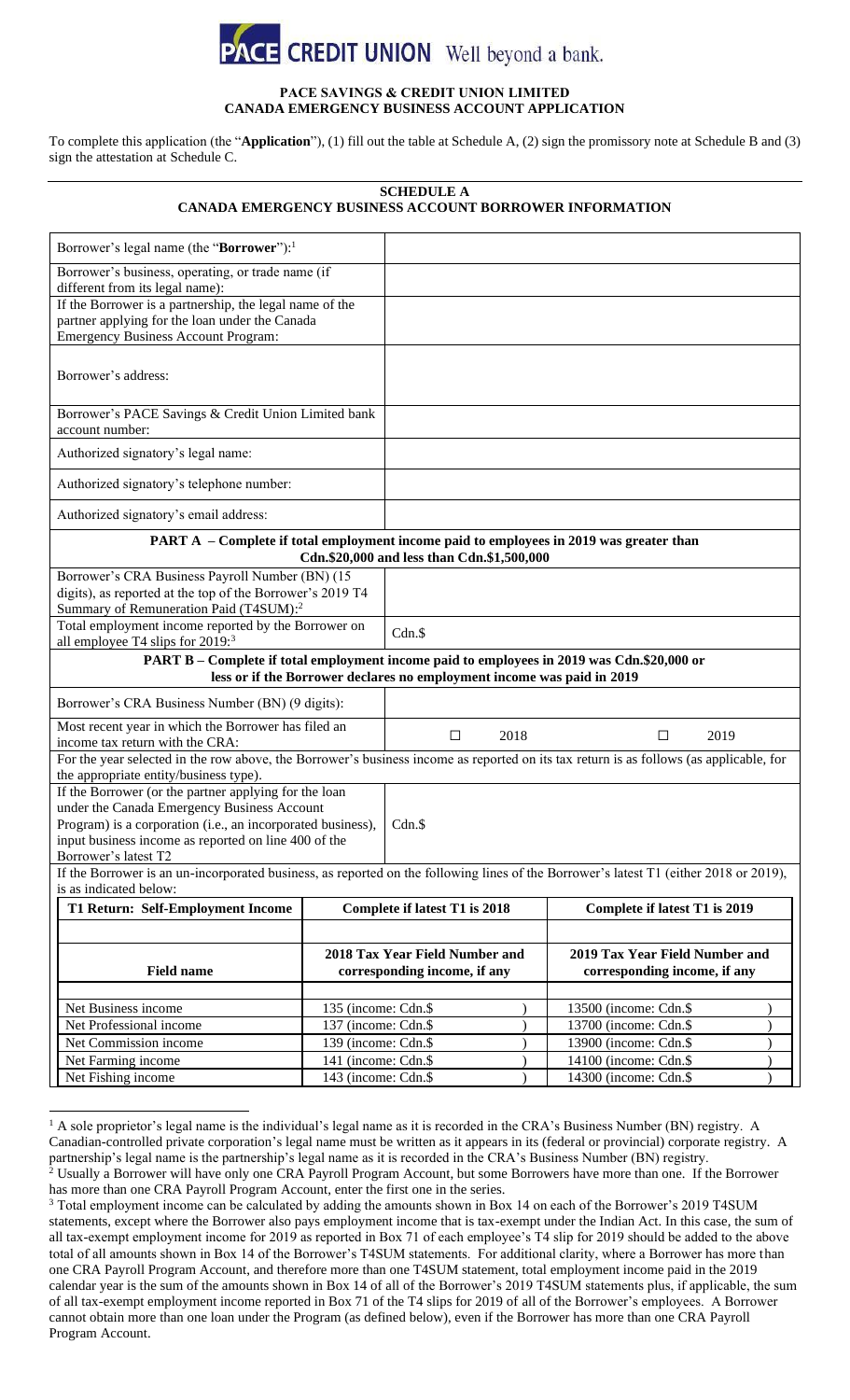### **SCHEDULE B CANADA EMERGENCY BUSINESS ACCOUNT PROMISSORY NOTE**

- <span id="page-1-0"></span>1. **FOR VALUE RECEIVED,** the Borrower hereby acknowledges itself indebted and promises to pay to or to the order of **PACE SAVINGS & CREDIT UNION LIMITED** (hereinafter called the "**Credit Union**") the principal sum of \$40,000.00 in lawful money of Canada with interest thereon and upon the terms as hereinafter set forth (the "**Loan**").
- 2. *Loan*. The Borrower acknowledges and agrees that the Credit Union will deposit the proceeds of the Loan into a the Borrower's account with the Credit Union. No amounts repaid under the Loan may be reborrowed or readvanced under the Loan and the limit of the Loan will be automatically and permanently reduced by the amount of any repayment made thereunder.
- 3. *Program*. The Borrower acknowledges and agrees that:
	- (a) the Loan is made in accordance with the Canada Emergency Business Account program and is being instituted and administered by the Credit Union at the request of and on behalf of Export Development Canada, on behalf of Her Majesty in Right of Canada;
	- (b) by executing this promissory note, the Borrower's authorized representative has certified to the Credit Union the information set out in Schedule [C](#page-4-0) attached hereto is true and correct, as required by the Government of Canada.
- <span id="page-1-2"></span>4. *Term.* The outstanding amount under the Loan (together with all accrued interest and other amounts payable hereunder) shall be repaid in full upon the earlier of:
	- (a) December 31, 2022 provided that if the Borrower fails to repay the Loan pursuant to Section [5](#page-1-1) herein, the Borrower shall be deemed to elect to extend the repayment term of the Loan for an additional three year term such that all remaining principal amounts shall become due and payable on December 31, 2025;
	- (b) the occurrence of an Event of Default (as such term is defined under Sectio[n 12](#page-2-0) herein).
- <span id="page-1-1"></span>5. *Interest.*
	- (a) Prior to December 31, 2022, the interest rate payable on the principal amount under the Loan shall be 0% per annum.
	- (b) Following December 31, 2022, the interest payable on the principal amount under the Loan shall be 5% per annum. Interest shall be calculated and compounding monthly, not in advance, and shall be payable both before and after default and/or judgment as well after as before maturity.
- 6. *Repayment.* Subject to and in addition to the requirement for repayment in full pursuant to Section[s 4](#page-1-2) an[d 12](#page-2-0) of this promissory note, following December 31, 2022, the Borrower agrees to pay interest on the outstanding principal balance on the last day of each month until the full amount outstanding hereunder on account of the Loan has been paid. The first monthly payment shall be payable on January 31, 2023.
- 7. *Prepayment.* Prepayment of the Loan in full or in part (together with all accrued interest and other amounts payable hereunder) is permitted at any time without notice or penalty. If the Borrower has repaid at least 75% of the Loan on or prior to December 31, 2022, the Credit Union will forgive the remaining balance of the Loan as of such date.
- 8. *Application of Payments.*
	- (a) All payments made by the Borrower on account of the Loan shall be applied firstly on account of interest and secondly in reduction of the principal sum outstanding.
	- (b) The Borrower shall provide written instructions to the Credit Union regarding any payment it wishes applied to the Loan. If a payment is received from a the Borrower and it is unclear whether such payment is to be applied to the repayment of the Loan or towards another loan made by the Credit Union to the Borrower, the Credit Union shall deem that such payment is to be applied to repay such other loan and may apply such payment accordingly.
- 9. *Recordation.* The Credit Union shall open and maintain books of account evidencing the advance and all other amounts owing by the Borrower to the Credit Union under the Loan. The Credit Union shall enter in those books details of all amounts from time to time owing, paid or repaid by the Borrower, and this information shall constitute prima facie evidence of the obligations of the Borrower to the Credit Union under this promissory note with respect to all advances and all other amounts owing by the Borrower to the Credit Union under this promissory note. The failure of the Credit Union to correctly record any such amount or date shall not in any way affect the obligations of the Borrower to pay all amounts due to the Credit Union under this promissory note, pursuant to, and in accordance with this promissory note. After a request by the Borrower, the Credit Union shall promptly advise the Borrower of any entries made in the Credit Union's books of account. Acceptance by the Borrower, without dispute, of the periodic statements pertaining to this Loan acknowledges the liability of the Borrower for advances made during the period covered by such statement.
- 10. *Warranties and Representations*. The Borrower makes the following representations and warranties to Credit Union, which representations and warranties are deemed to be repeated as at the time of each advance hereunder:
	- (a) It is a corporation duly organized, validly existing and duly registered or qualified to carry on business in the Province of Ontario, and has all requisite corporate power and authority to own, lease and operate its property and to conduct its business as such is presently conducted and as proposed to be conducted.
	- (b) The execution, delivery and performance by it of this promissory note and any other documents to which it is a party have been duly executed and delivered by them and constitutes a legal, valid and binding obligation of each of them enforceable against each of them in accordance with its respective terms and have been duly authorized by all necessary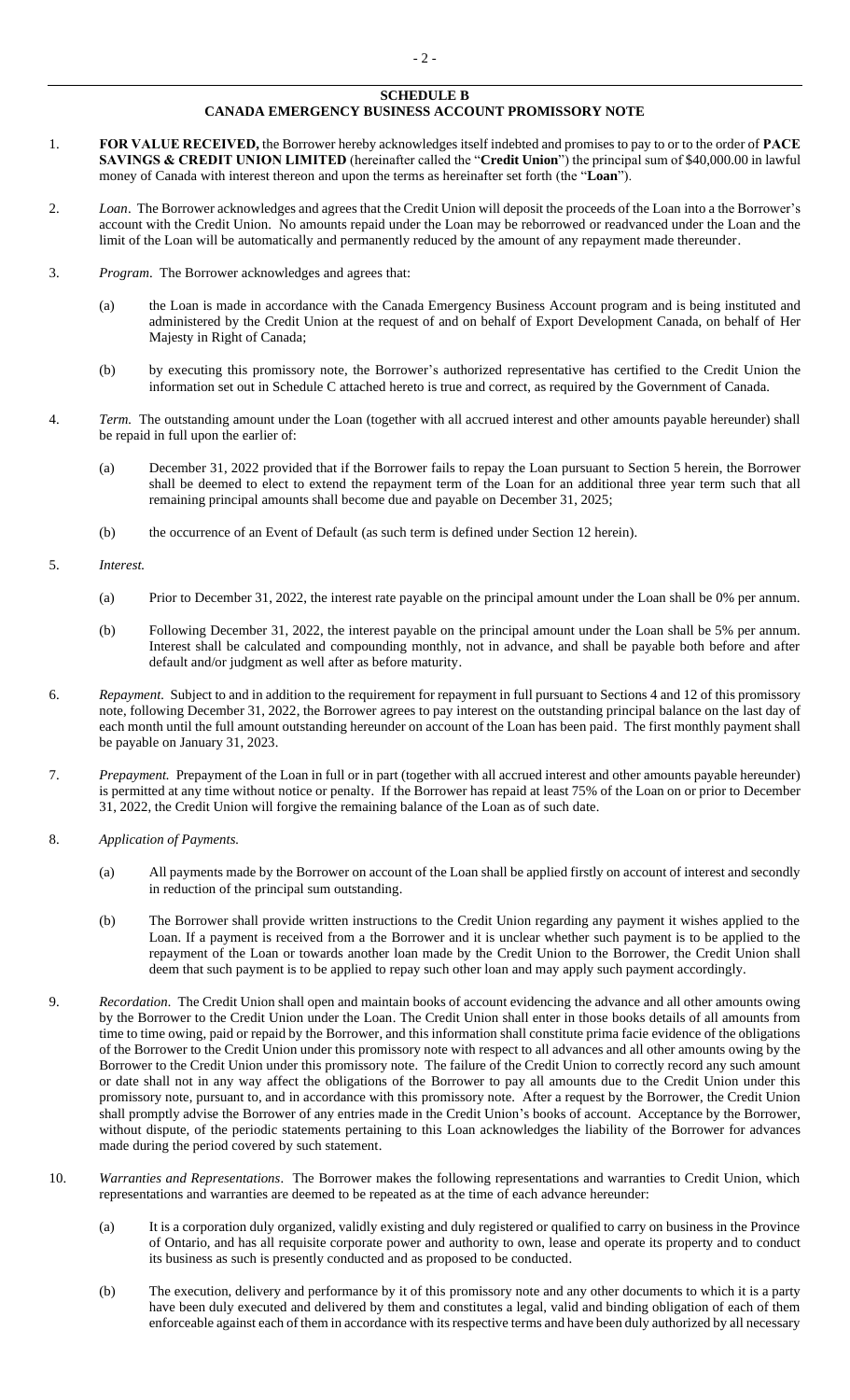- (c) actions of its directors and shareholders, and do not violate its constating documents or any applicable laws or agreements to which it subject or by which it is bound.
- (d) There is no claim, action, prosecution or other proceeding of any kind pending or threatened against it or any of its assets or properties before any court or administrative agency which relates to any non-compliance with any environmental law or any release from its lands of a contaminant into the natural environment or which, if adversely determined, might have a material adverse effect upon its financial condition or operations or its ability to perform its obligations under this promissory note or any of Credit Union's security, and there are no circumstances of which it is aware which might give rise to any such proceeding which it has not fully disclosed to Credit Union.
- (e) It is in compliance in all material respects with all applicable laws including, without limitation, all environmental laws.
- (f) No event has occurred which constitutes or which, with notice, lapse of time or both, would constitute a breach of any covenant or other term or condition of this promissory note or any security agreement given in connection herewith.
- (g) All information furnished by or on behalf of it in writing to the Credit Union in connection with the transaction contemplated hereby, including the information contained at [Schedule A,](#page-0-0) is true and correct and does not omit any fact necessary in order to make such information not misleading.
- 11. *Conditions Precedent*. The availability and advance of the Loan hereunder is conditional upon the receipt of:
	- (a) a duly executed copy of this promissory note by the Borrower; and,
	- (b) a duly executed copy of the attestation contained at [Schedule C](#page-4-1) by the Borrower.
- <span id="page-2-1"></span><span id="page-2-0"></span>12. *Event of Default*. Without limiting any other rights of the Credit Union under this promissory note and any other written agreement delivered in connection with the transaction hereof, if any one or more of the following events (herein an "**Event of Default**") has occurred and is continuing:
	- (a) an Insolvency Event occurs in respect of the Borrower;
		- (i) For the purpose of this Section [12\(a\),](#page-2-1) "**Insolvency Event**" means, in respect of any person:
			- (1) if any case, proceeding or other action shall be instituted in any court of competent jurisdiction against a person, seeking in respect of such person an adjudication in bankruptcy, reorganization of its indebtedness, dissolution, winding up, liquidation, a composition, proposal or arrangement with creditors, a readjustment of debts, the appointment of a trustee, receiver, receiver and manager, interim receiver, custodian, liquidator sequestrator or other person with similar powers with respect to such person or of all or any substantial part of its property, or any other like relief in respect of such person under the *Bankruptcy and Insolvency Act* (Canada), the *Companies' Creditors Arrangement Act* (Canada), the *Winding-Up and Restructuring Act* (Canada), the United States *Bankruptcy Code*, or any other bankruptcy, insolvency or analogous law and:
				- (A) such case, proceeding or other action results in an entry of an order for relief or any such adjudication or appointment; or
				- (B) the same shall continue undismissed, or unstayed and in effect, for any period of 30 days; or
			- (2) if any person:
				- (A) makes any assignment in bankruptcy or makes any other assignment for the benefit of creditors;
				- (B) makes any proposal under the Bankruptcy and Insolvency Act (Canada) or any comparable law, seeks relief under the Companies' Creditors Arrangement Act (Canada), the Winding-Up and Restructuring Act (Canada), the United States Bankruptcy Code, or any other bankruptcy, insolvency or analogous law, or files a petition or proposal to take advantage of any act of insolvency;
				- (C) consents to or acquiesces in the appointment of a trustee in bankruptcy, receiver, receiver and manager, interim receiver, custodian, sequestrator or other person with similar powers of itself or of all or any portion of its property which is, in the opinion of the person making such a determination, material;
				- (D) files a petition or otherwise commences any proceeding seeking any arrangement with creditors, composition, administration or readjustment under any applicable bankruptcy, insolvency, moratorium, reorganization or other similar law affecting creditors' rights; or
				- (E) consents to, or acquiesces in, the filing of such assignment, proposal, relief, petition, proposal, appointment or proceeding or takes any action to authorize or effect any of the foregoing;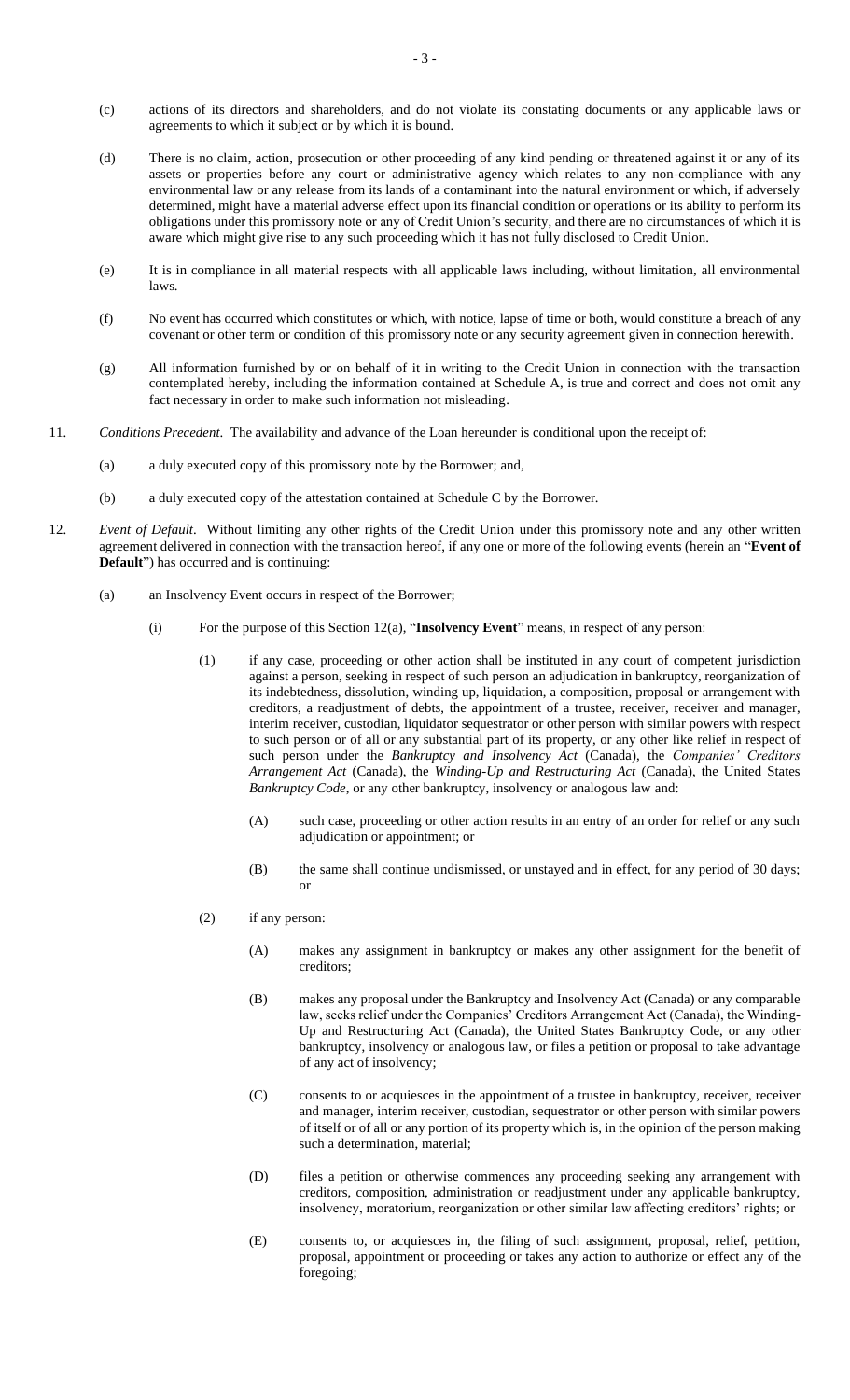- (b) if proceedings are commenced for the dissolution, liquidation or winding-up of the Borrower unless such proceedings are being actively and diligently contested in good faith to the satisfaction of the Credit Union, or if a decree or order is enacted for the dissolution, liquidation or winding-up of the Borrower;
- (c) if, after the establishment of the Loan, it is determined that the Borrower did not satisfy all of the requirements required by the Program at the time the Loan was established or committed;
- (d) the failure by the Borrower to pay when due, whether on demand or at a fixed payment date, by acceleration or otherwise, any payment of interest, principal or other amounts payable to the Credit Union;
- (e) the failure of the Borrower to observe or perform any covenant or obligation applicable to it under this promissory note, if the Borrower fails to remedy such default within the earlier of ten (10) days from the date:
	- (i) it becomes aware of the default; and
	- (ii) the Credit Union delivers written notice of such default to the Borrower.
- (f) any default occurs under any other credit, loan or security agreement to which the Borrower is a party and such breach continues for ten (10) days after the Borrower shall have received written notice of same;
- (g) any representation or warranty made by the Borrower herein or in any security or in any certificate or other document delivered to the Credit Union in connection herewith is false or misleading in any material respect; or
- (h) in the opinion of the Credit Union, any adverse change has occurred in the financial condition or business of the Borrower if any, which may impair its ability or willingness to perform any of its obligations to the Credit Union or the Credit Union considers the security held to secure the Loan to be in jeopardy or the Credit Union considers itself insecure;

then, in such event, the Credit Union may, by written notice to the Borrower, declare the amount then outstanding under the Loan to be immediately due and payable. Upon receipt of such written notice, the Borrower shall immediately pay to the Credit Union all outstanding amounts under the Loan and all other obligations of the Borrower to the Credit Union in connection therewith. Upon a declaration that the Loan outstanding hereunder is immediately due and payable pursuant to this Section [12,](#page-2-0) the Credit Union may commence such legal action or proceedings as the Credit Union in its sole discretion deems expedient, including the commencement of enforcement proceedings under this promissory note and any other documents to be executed and delivered to the Credit Union by the Borrower, all without any additional notice, presentation, demand, protest, notice of dishonour, entering into of possession of any property or assets, or any other action or notice, all of which are expressly waived by the Borrower. The rights and remedies of the Credit Union under this promissory note are cumulative and are in addition to, and not in substitution for, any other rights or remedies.

- 13. *Expenses.* The Borrower agrees to pay all costs and expenses incurred by the Credit Union in connection with the enforcement of this promissory note.
- 14. *Review.* Credit Union may conduct periodic reviews of the affairs of the Borrower, as and when determined by Credit Union, for the purpose of evaluating the financial condition of the Borrower. The Borrower shall make available to Credit Union such financial statements and other information and documentation as Credit Union may reasonably require and shall do all things reasonably necessary to facilitate such review. The Borrower also agrees to promptly notify the Credit Union of any change of circumstances which renders inaccurate any of the information given to the Credit Union in applying for this Loan.
- 15. *Survival of Representations and Warranties.* The representations and warranties contained herein or made pursuant to this promissory note shall survive until the indefeasible repayment of the Loan.
- 16. *Entire Agreement.* This promissory note and all attachments hereto, and any other written agreement delivered pursuant to or referred to in this promissory note constitute the entire agreement among the parties with respect to the Loan and supersede all prior agreements and understandings, both written and oral, among the parties with respect to the subject matter hereof or thereof.
- 17. *Limitation Act, 2002 (Ontario).* The parties acknowledge that this agreement is made for business purposes and is a "business agreement" as defined in the *Limitations Act, 2002* (the "**Act**") and that no limitation periods found in the Act, other than the ultimate limitation period found in Section 15 of the Act, shall apply to the obligations imposed by this agreement.
- 18. *Non-Merger.* The provisions of this promissory note shall not merge with any other document provided to Credit Union, but shall continue in full force for the benefit of the parties hereto.
- 19. *Notices*. All notices and other communications hereunder shall be in writing and shall be deemed given upon personal delivery, facsimile transmission (with written or facsimile confirmation of receipt), telex or delivery by a reputable overnight commercial delivery service (delivery, postage or freight charges prepaid), or on the fourth day following deposit in the mail (if sent by registered or certified mail, return receipt requested, delivery, postage or freight charges prepaid), addressed to the Borrower at the addresses appearing in the Credit Union's records and files, and if to the Credit Union to the address noted herein.
- 20. *Amendments*. This promissory note may not be amended except by an instrument in writing signed on behalf of each of the parties hereto.
- 21. *Waivers.* No failure or delay on the part of the Credit Union in exercising any right or power hereunder or under any security document shall operate as a waiver thereof.
- 22. *Governing Law*. This promissory note and the rights and obligations of the parties hereunder shall be governed in all respects by the laws of the Province of Ontario and the laws of Canada applicable therein.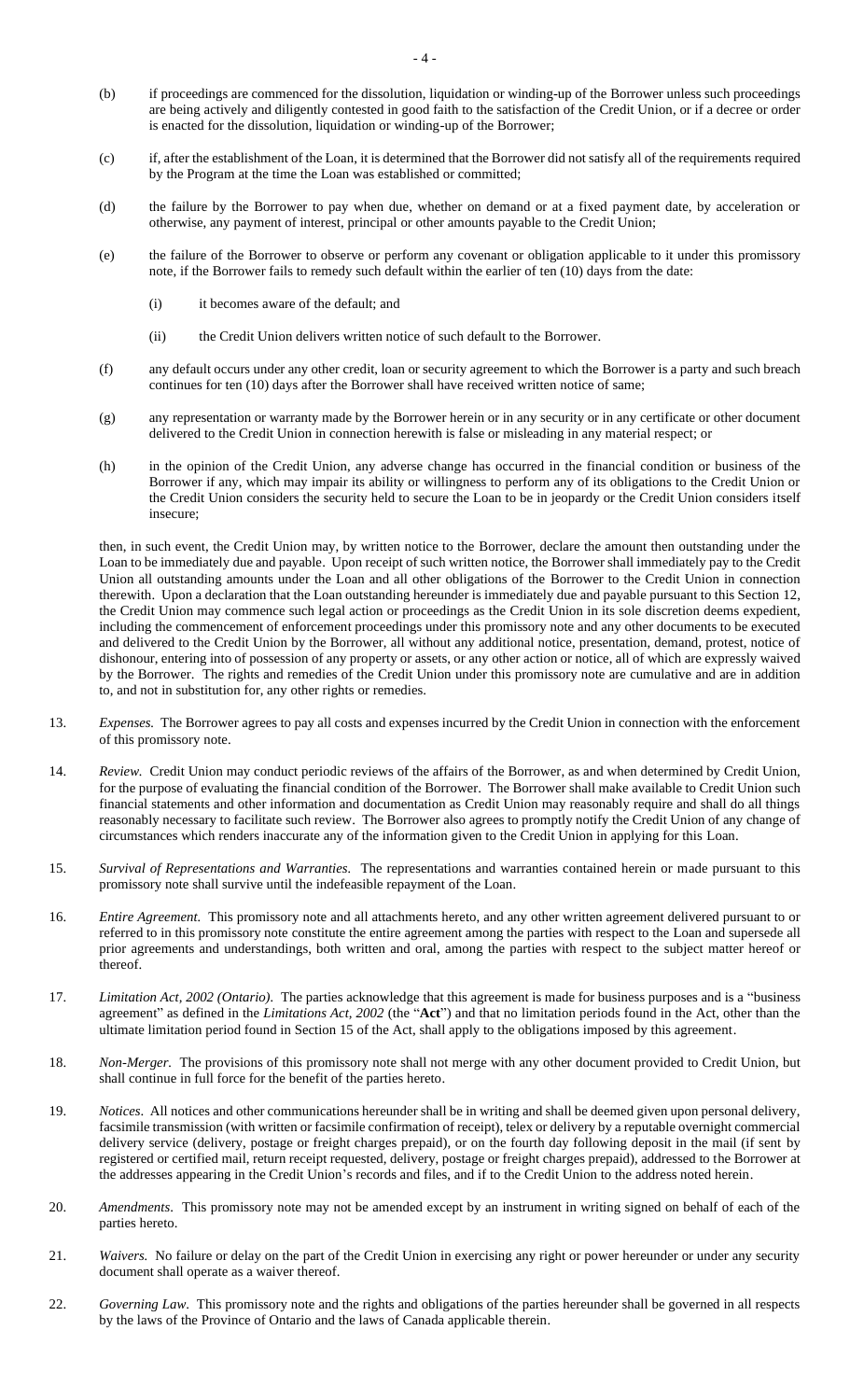- 23. *Assignment*. The Borrower shall not assign or transfer or permit the assignment or transfer of any of its rights or obligations under this promissory note without the prior written consent of the Credit Union. The Credit Union may assign all or part of its rights and obligations under this promissory note to any person. The Credit Union may disclose to potential or actual assignees confidential information regarding the Borrower (including any such information provided by the Borrower to the Credit Union) and shall not be liable for any such disclosure.
- 24. *Severability*. Any portion or provision of this promissory note which is invalid, illegal or unenforceable in any jurisdiction shall, as to that jurisdiction, be ineffective to the extent of such invalidity, illegality or unenforceability, without affecting in any way the remaining portions or provisions hereof in such jurisdiction or, to the extent permitted by law, rendering that or any other portion or provision of this promissory note invalid, illegal or unenforceable in any other jurisdiction.
- 25. *Binding Effect.* This promissory note shall be binding upon and enure to the benefit of the parties and their respective successors and permitted assigns.
- 26. *Time of Essence.* Time shall be of the essence in all provisions of this promissory note.

**IN WITNESS WHEREOF**, the Borrower has executed this promissory note as of the \_\_\_\_\_\_ day of \_\_\_\_\_\_\_

### **Borrower's Legal Name:**

By:

Name: Title:

By:

Name: Title:

## **SCHEDULE C CANADA EMERGENCY BUSINESS ACCOUNT BORROWER ATTESTATION**

<span id="page-4-1"></span><span id="page-4-0"></span>**TO:** PACE SAVINGS & CREDIT UNION LIMITED (the "**Credit Union**")

**AND TO:** GOVERNMENT OF CANADA, EXPORT DEVELOPMENT CANADA and their respective agents and/or consultants (collectively, the "**GOC**")

The undersigned hereby certifies to, and agrees with, the Credit Union and the GOC for and on behalf of the Borrower that:

- 1. I have the ability and authority to bind the Borrower.
- 2. The Borrower is an active operating business that is a sole proprietorship, partnership or a Canadian-controlled private corporation ("**CCPC**") that was in operation in Canada on March 1, 2020. The Borrower's legal name on record with the Canada Revenue Agency ("**CRA**") is as set out at [Schedule A](#page-0-0) of this Application and its business, operating, or trade name (if different from its legal name) is as set out at [Schedule A](#page-0-0) of this Application.
- 3. The Borrower has an active CRA Business Number (BN) with an effective date of registration on or prior to March 1, 2020.

#### **PART A (If total employment income paid to employees in 2019 was greater than Cdn.\$20,000 and less than Cdn.\$1,500,000)**

- 4. The following information is true and accurate (and the Borrower understands that the GOC will verify the accuracy of such information):
	- (a) the Borrower's total employment income paid in the 2019 calendar year was greater than Cdn.\$20,000 and less than Cdn.\$1,500,000;
	- (b) the Borrower's CRA Business Payroll Number (BN) (15 digits), as reported at the top of the Borrower's 2019 T4 Summary of Remuneration Paid (T4SUM), is as set out at [Schedule A](#page-0-0) of this Application.
	- (c) the total employment income reported by the Borrower on all employee T4 slips for 2019 is set out at [Schedule A](#page-0-0) of this Application.
- 5. The Borrower can and shall demonstrate the above information by presenting applicable records if and when requested upon audit by the GOC, and the Borrower shall cooperate with the GOC in conducting such audits including, without limitation, requesting or instructing third parties to provide information as may be necessary.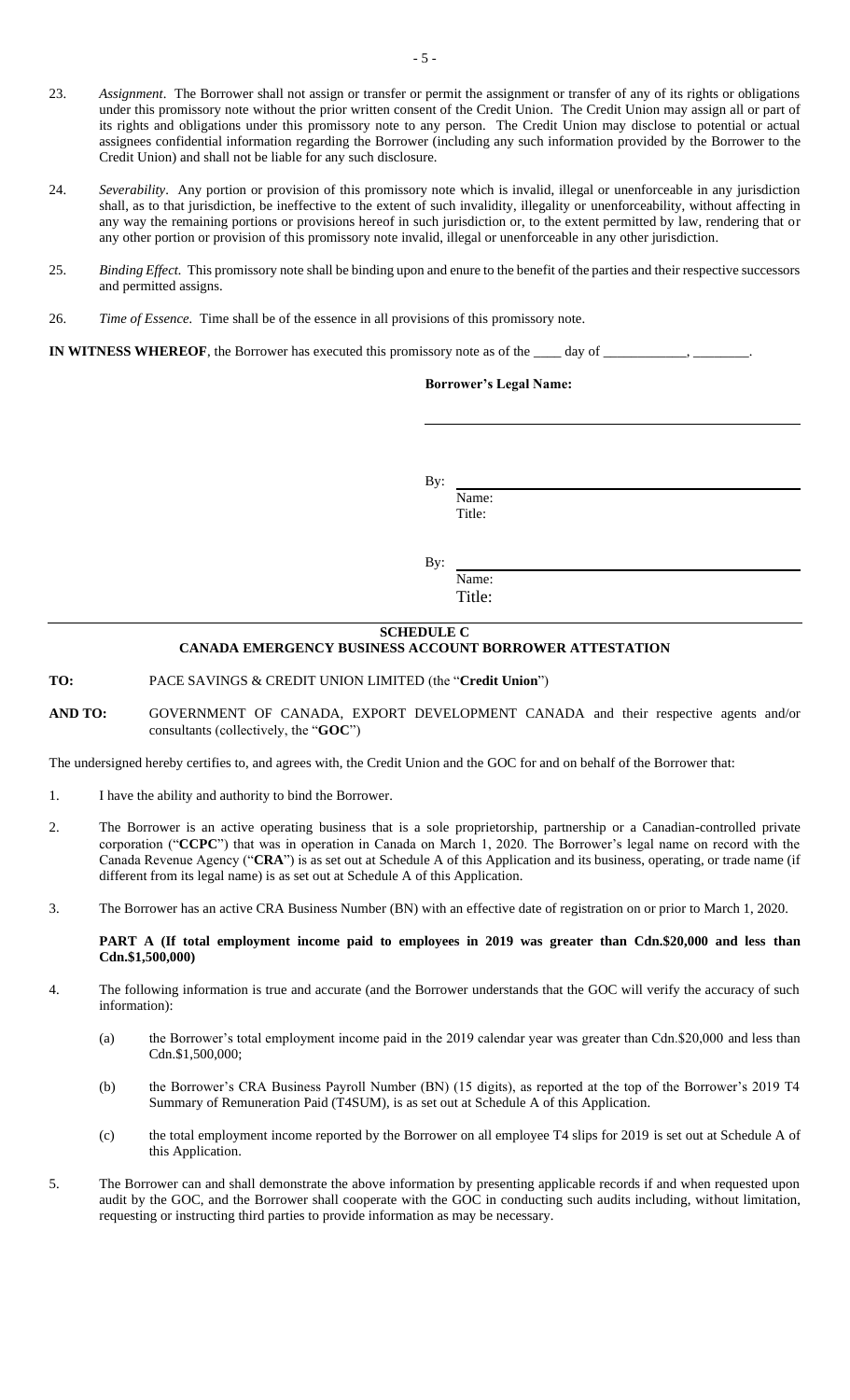6. The Borrower consents to the Credit Union providing to the GOC the data elements necessary to evidence electronic confirmation by the Borrower of this Attestation.

#### *[End of Part A]*

#### **PART B (If total employment income paid to employees in 2019 was Cdn.\$20,000 or less or if the Borrower declares no employment income was paid in 2019)**

- 4. The following information is true and accurate (and the Borrower understands that the GOC will verify the accuracy of such information):
	- (a) the Borrower's total employment income paid in the 2019 calendar year was Cdn.\$20,000 or less or the Borrower had no employment income paid in the 2019 calendar year;
	- (b) the Borrower's CRA Business Number (BN) (9 digits) is as set out at [Schedule A](#page-0-0) of this Application;
	- (c) the Borrower has filed tax return(s) with the CRA with a tax year-end ending in calendar year 2019 (or if its tax returns for 2019 have not yet been submitted, 2018) and the following information is true and accurate:
		- (i) the most recent year in which the Borrower has filed an income tax return with the CRA is set out at [Schedule A](#page-0-0) of this Application;
		- (ii) if the Borrower is a partnership, the legal name of the partner applying for the loan under the Program (as defined below) (which the Borrower understands will be used for identity confirmation purposes) is set out at [Schedule A](#page-0-0) of this Application;
		- (iii) for the year selected in (i) above, the Borrower's business income as reported on its tax return is as follows (as applicable, for the appropriate entity/business type) set out at [Schedule A](#page-0-0) of this Application;
	- (d) as at March 1, 2020, the total incurred and projected Eligible Non-Deferrable Expenses (as defined in Section 7 below) that the Borrower was or is legally or contractually obligated to pay in the 2020 calendar year (including such Eligible Non-Deferrable Expenses actually paid from and after January 1, 2020) are (i) more than Cdn.\$40,000 net of Excluded Benefits (as defined below), and (ii) less than Cdn.\$1,500,000 including Excluded Benefits (as defined below).

For greater certainty, the Borrower shall not be eligible under the Program (as defined below) in the event that its total Eligible Non-Deferrable Expenses (as defined below) after deducting Excluded Benefits (as defined below) is equal to or less than Cdn.\$40,000. For greater certainty, in the event that the Borrower has a total amount of Eligible Non-Deferrable Expenses of more than Cdn.\$1,500,000, the Borrower does not become eligible under the Program solely by virtue of excluding Excluded Benefits from that amount; and

(e) the Borrower has in its possession documents evidencing more than Cdn.\$40,000 of aggregate Eligible Non-Deferrable Expenses of the Borrower (e.g. a copy of the lease with the Borrower's landlord for the year 2020, copies of material contracts, etc.), excluding any Excluded Benefits (each such document and any amendments thereto, if applicable, an "**Eligible Non-Deferrable Expense Document**"). The Borrower has uploaded or will upload on [https://application](https://application-demande.ceba-cuec.ca/)[demande.ceba-cuec.ca](https://application-demande.ceba-cuec.ca/) (the "**Web Page**") each of the Eligible Non-Deferrable Expense Documents prior to being provided the loan under the Program by the Credit Union and understands that failure to upload the Eligible Non-Deferrable Expense Documents will disqualify the Borrower under the Program. Each Eligible Non-Deferrable Expense Document that has been or will be uploaded to the Web Page by the Borrower (i) is a true, complete and correct copy of the original document, and (ii) is in full force and effect under which the Borrower is legally obligated to make the payments provided for thereunder and the amounts payable under such documents are not disputed by the Borrower, in each case, as of the date of uploading.

"**Excluded Benefits**" referenced in this Part B means the aggregate amount of the benefits the Borrower has received, or is expecting to receive by December 31, 2020, in support or subsidies under any other Government of Canada COVID response program ("**GOC COVID Response Programs**") including the ones listed at the end of this Attestation. For clarity, while the Canada Emergency Rent Assistance ("CECRA") program is a GOC COVID Response Program, it is understood that: (i) if the Borrower is a commercial property owner, forgivable loan(s) received or to be received by such Borrower from the GOC pursuant to the CECRA program are not a benefit for the purpose of calculating the aggregate amount of Excluded Benefits; and, (ii) if the Borrower is a commercial tenant, the aggregate reduction in such Borrower's rental payments resulting from a property owner's application for a forgivable loan pursuant to the CECRA program are a benefit for the purpose of calculating the aggregate amount of Excluded Benefits.

5. The Borrower can and shall demonstrate the above information by presenting applicable records (which shall include, for greater certainty, evidence of contractual obligations) if and when requested upon audit by the GOC, and the Borrower shall cooperate with the GOC in conducting such audits including, without limitation, requesting or instructing third parties to provide information as may be necessary.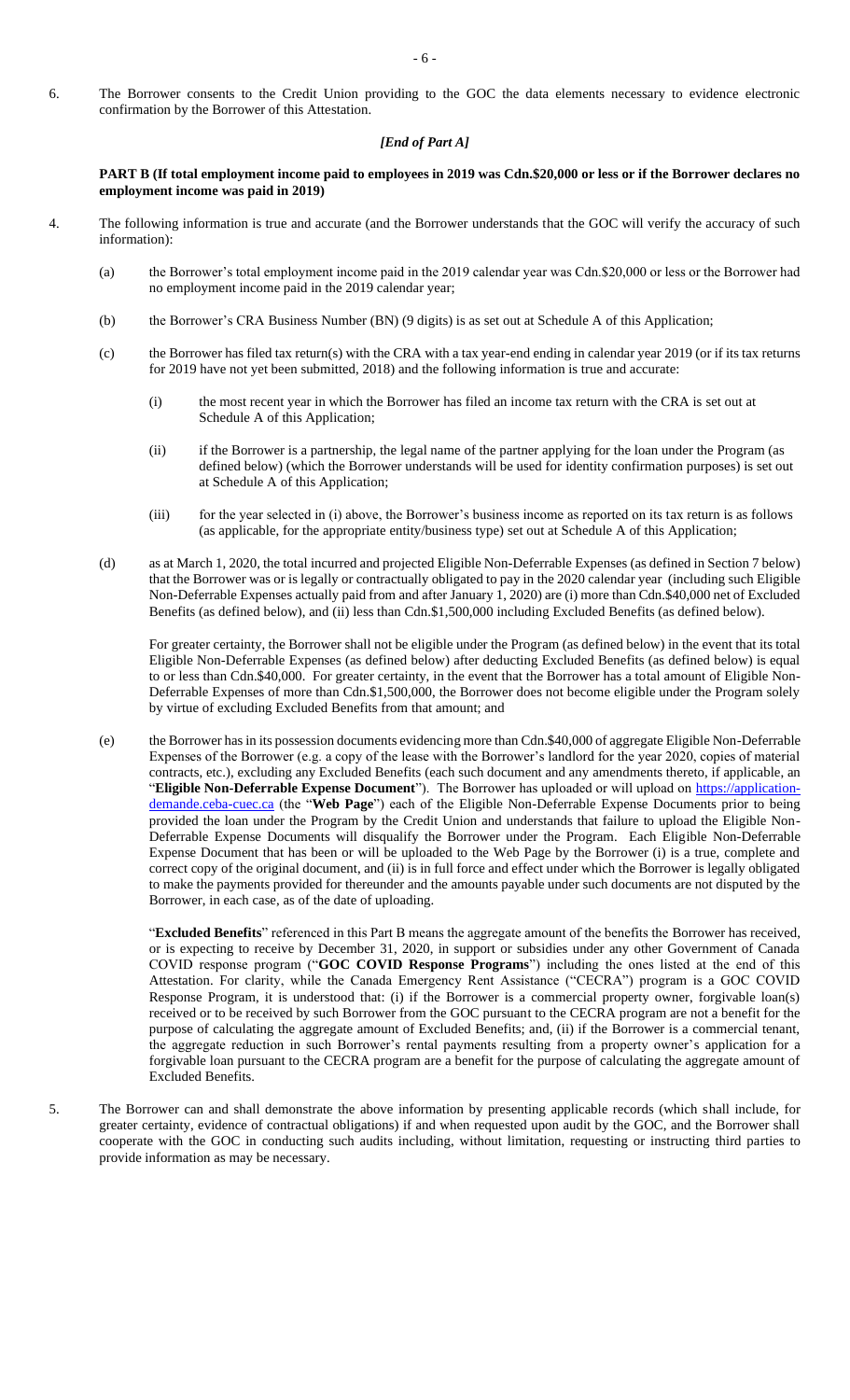6. The Borrower consents to the GOC disclosing information requested in this Attestation to the Borrower's payees and/or contractual counterparties including, without limitation, its landlords, lessors, insurers, telephone, internet and utility providers, contractors, licensors (or other governing body), lenders, creditors, employees and other government organizations ("**Payees**") for the purposes of auditing and verifying the accuracy of any such information or records and documentation evidencing same.The Borrower further consents to each of the Payees cooperating with the GOC in respect of such audit and hereby requests and instructs each of the Payees to provide such information, records and documentation (which may, for greater certainty, may include personal information) as may be requested by the GOC for this purpose. The Borrower agrees to the GOC sharing this consent with the Payees as required and acknowledges that each of the Payees shall be entitled to rely upon the foregoing consent and instruction. The Borrower consents to the Credit Union providing to the GOC the data elements necessary to evidence electronic confirmation by the Borrower of this Attestation.

## *[End of Part B]*

7. Per the requirements of the Canada Emergency Business Account Program (the "**Program**"), as set out by the Government of Canada, the undersigned acknowledges that the funds from the loan under the Program shall only be used by the Borrower to pay (i) Eligible Non-Deferrable Expenses (as defined below) of the Borrower, or (ii) other expenses of the type described in clauses  $(i) - (ix)$  of the definition of Eligible Non-Deferrable Expenses of the Borrower incurred or to be incurred in 2021.

"**Eligible Non-Deferrable Expenses**" means the following expenses (and only the following expenses) incurred or to be incurred in 2020 provided that they are not deferrable after 2020:

- (i) wages and other employment expenses to independent (arm's length) third parties;
- (ii) rent or lease payments for real estate used for business purposes;
- (iii) rent or lease payments for capital equipment used for business purposes;
- (iv) payments incurred for insurance related costs;
- (v) payments incurred for property taxes;
- (vi) payments incurred for business purposes for telephone and utilities in the form of gas, oil, electricity, water and internet;
- (vii) payments for regularly scheduled debt service;
- (viii) payments incurred under agreements with independent contractors and fees required in order to maintain licenses, authorizations or permissions necessary to conduct business by the Borrower; and
- (ix) any other expense in a category other than the above as may be indicated by GOC under the Web Page from time to time as being an Eligible Non-Deferrable Expense for the purpose of the Program.

For greater certainty, the following expenses are not Eligible Non-Deferrable Expenses and the Borrower cannot use the funds received under the Program to pay such expenses: any other payments or expenses such as prepayment/refinancing of existing indebtedness, payments of dividends, distributions and increases in management compensation, in each case except to the extent that such expense falls under clause (ix) above.

- 8. The Borrower has an active business chequing/operating account with the Credit Union.
- 9. The Borrower has not previously used the Program or the *COVID Indigenous SMEs Initiative* and will not apply for support under the Program at any other financial institution or for support under the *COVID Indigenous SMEs Initiative*.
- 10. The Borrower understands that (a) any attempt to have more than one loan under the Program may result in default under the loan in respect of which this Attestation is being provided, prosecution or other enforcement measures available at law or otherwise and (b) receiving support under the *COVID Indigenous SMEs Initiative* disqualifies the Borrower under the Program and may result in default under the loan in respect of which this Attestation is being provided, prosecution or other enforcement measures available at law or otherwise.
- 11. The Borrower agrees to participate in post-funding surveys conducted by GOC and agrees that relevant contact information of the Borrower can be shared with the GOC for that purpose.
- 12. The Borrower acknowledges its intention to continue to operate its business or to resume operations.
- 13. Per the requirements of the Program, as set out by the Government of Canada, the Borrower confirms that:
	- (a) it is not a government organization or body, or an entity wholly owned by a government organization or body;
	- (b) it is not a non-profit organization, registered charity, union, or a fraternal benefit society or order, or an entity owned by such an organization, unless the entity is actively carrying on a business in Canada (including a related business in the case of a registered charity) that earns revenue from the regular supply of property/goods or services;
	- (c) it is not an entity owned by any Federal Member of the Parliament of Canada or Senator of the Parliament of Canada; and